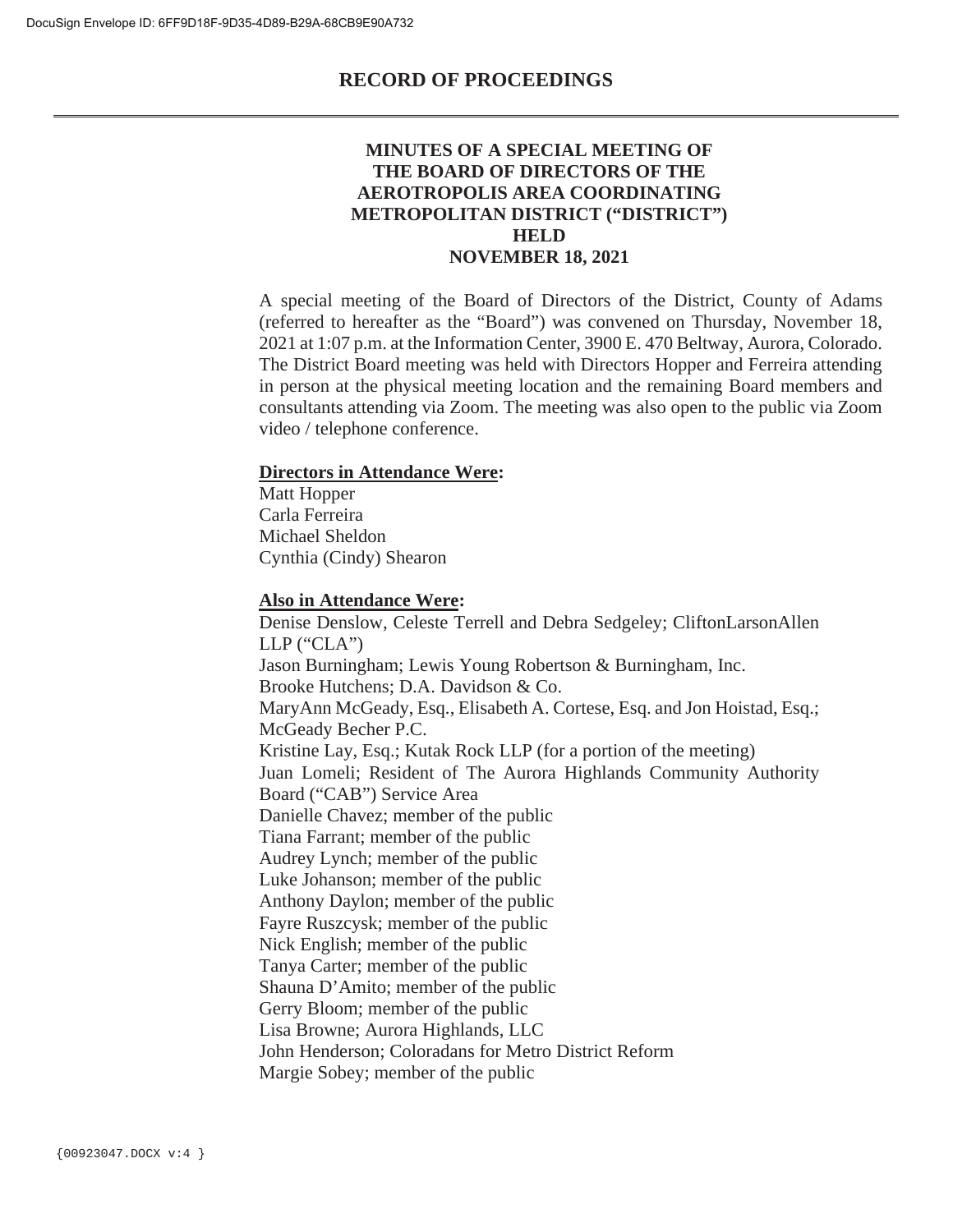#### ADMINISTRATIVE **MATTERS Disclosure of Potential Conflicts of Interest:** Attorney Cortese discussed the requirements of Colorado law to disclose any potential conflicts of interest or potential breaches of fiduciary duty of the Board of Directors to the Secretary of State. The members of the Board were requested to disclose any potential conflicts of interest with regard to any matters scheduled for discussion at this meeting, and incorporated for the record those applicable disclosures made by the Board members prior to this meeting in accordance with statute. It was noted that the disclosures of potential conflicts of interest were filed with the Secretary of State for all Directors. No new conflicts were disclosed.

**Quorum/Confirmation of Meeting Location/Posting of Notice:** Director Hopper confirmed a quorum for the special meeting. The Board entered into a discussion regarding the requirements of Section 32-1-903(1), C.R.S., concerning the location of the District's Board meeting. Following discussion, upon motion duly made by Director Sheldon, seconded by Director Ferreira and, upon vote, unanimously carried, the Board determined that because there was not a suitable or convenient location within the District boundaries to conduct this meeting it was determined to conduct this meeting at the above-stated location, with Directors Hopper and Shearon attending in person, and the remaining board members and consultants attending via videoconference. The Board further noted that notice providing the time, date and location was duly posted and that no objections, or any requests that the means of hosting the meeting be changed by taxpaying electors within the District's boundaries have been received.

**Agenda:** The Board considered the proposed Agenda for the District's special meeting. Following discussion, upon motion duly made by Director Ferreira, seconded by Director Sheldon and, upon vote, unanimously carried, the Agenda was approved, as presented.

**Resolution Establishing Regular Meeting Dates, Times and Location, and Designating Location for Posting 24-Hour Notices:** The Board determined to hold regular meetings in 2022 at 1:00 p.m. on the third Thursday of each month at the Information Center, 3900E. 470 Beltway, Aurora, Colorado and virtually. Following discussion, upon a motion duly made by Director Ferreira, seconded by Director Sheldon and, upon vote, unanimously carried, the Board adopted the Resolution Establishing Regular Meeting Dates, Times and Location, and Designating Location for Posting 24-Hour Notices.

**Public Comment:** There were inquiries from several residents, followed by discussion regarding the relationship between the Districts and the CAB, the proposed CAB bond issuance, Board member elections and District transparency. The Board discussed the scheduling of community meetings beginning in the first quarter of 2022.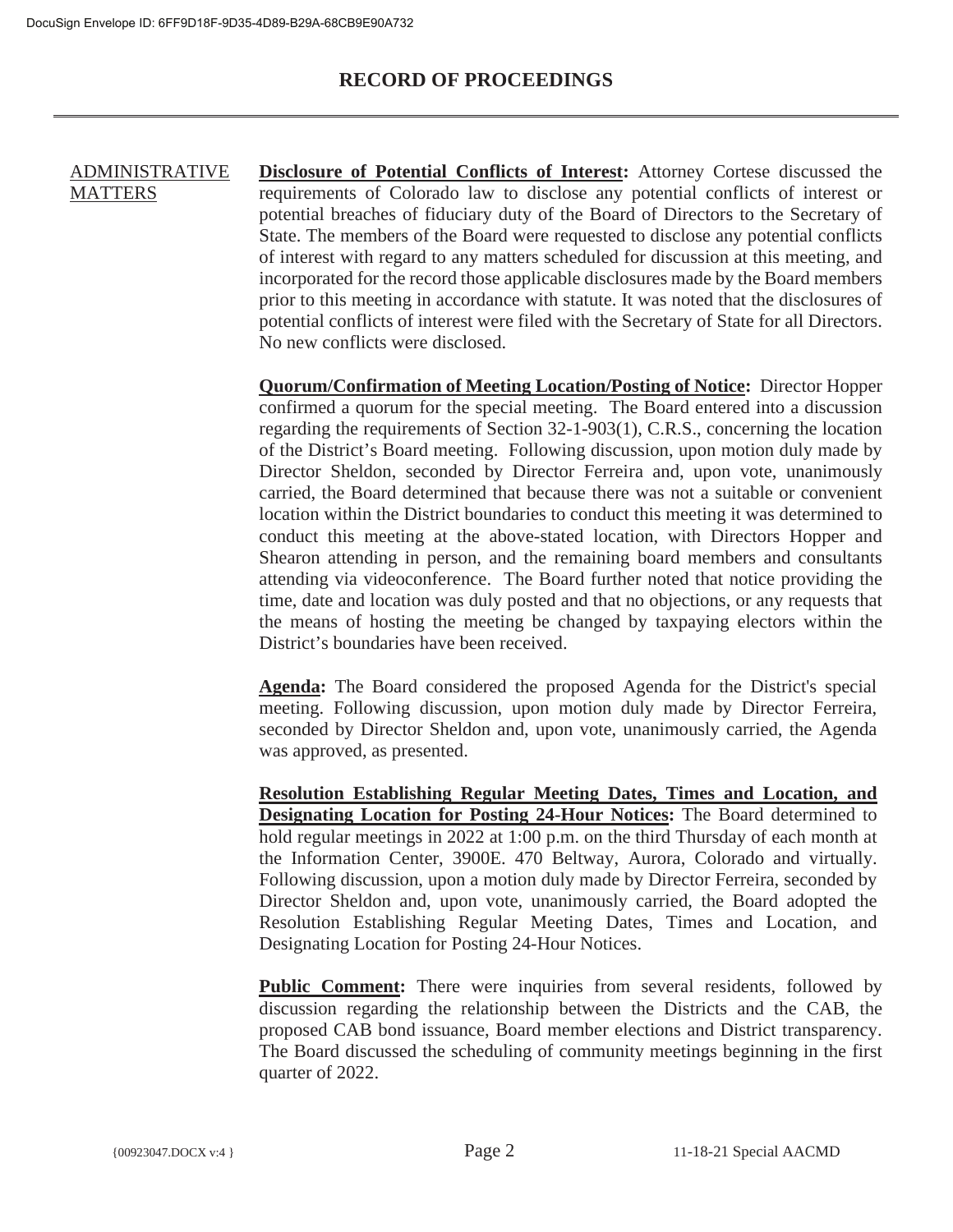CONSENT AGENDA

## **RECORD OF PROCEEDINGS**

The Board considered the following actions:

#### **October 21, 2021 and October 28, 2021 special meeting minutes;**

#### **District's insurance and Special District Association Membership in 2022; and**

### **Section 32-1-809, C.R.S., reporting requirements (Transparency Notice) and mode of eligible elector notification (post on SDA website).**

Following review, upon a motion duly made by Director Ferreira, seconded by Director Sheldon and, upon vote, unanimously carried, the Board ratified and/or approved of the Consent Agenda items, as presented.

LEGAL MATTERS **Terms for Cooperative Agreement Regarding Construction of The Aurora Highlands Parkway by and between Aerotropolis Regional Transportation Authority ("ARTA"), the District and East Cherry Creek Valley Water &** Sanitation District ("ECCV"): Attorney McGeady informed the Board that discussions with ECCV are ongoing.

> **Executive Session:** It was determined that an executive session was not necessary.

**Memorandum of Understanding by and between the District and Bridgewater Homes related to Storm Water ("MOU"):** Attorney McGeady reviewed the terms of the MOU with the Board. Following discussion, upon a motion duly made by Director Ferreira, seconded by Director Sheldon and, upon vote, unanimously carried, the Board approved the MOU and authorized the Board President to execute the MOU and take necessary actions in connection therewith.

**CAB Issuance of Special Tax Revenue Refunding and Improvement Bonds, Series 2021A(3) and Subordinate Special Tax Revenue Draw Down Bonds, Series 2021B**(3) **(collectively, the "2021 Bonds"):** Attorney McGeady provided an update to the Board regarding the status of the 2021 Bonds.

**Revenue Pledge Agreement (Coordinating District) by and between the CAB and the District:** Attorney McGeady and Attorney Lay presented the Agreement to the Board.

**Resolution authorizing the District to enter into a Revenue Pledge Agreement with the CAB for the purpose of providing revenue to the CAB, to fund the repayment of up to \$4,000,000,000 in Bonds to be issued by the CAB and for the purpose of providing revenue to the CAB not to exceed \$4,000,000,000 annually to fund administration, operations and**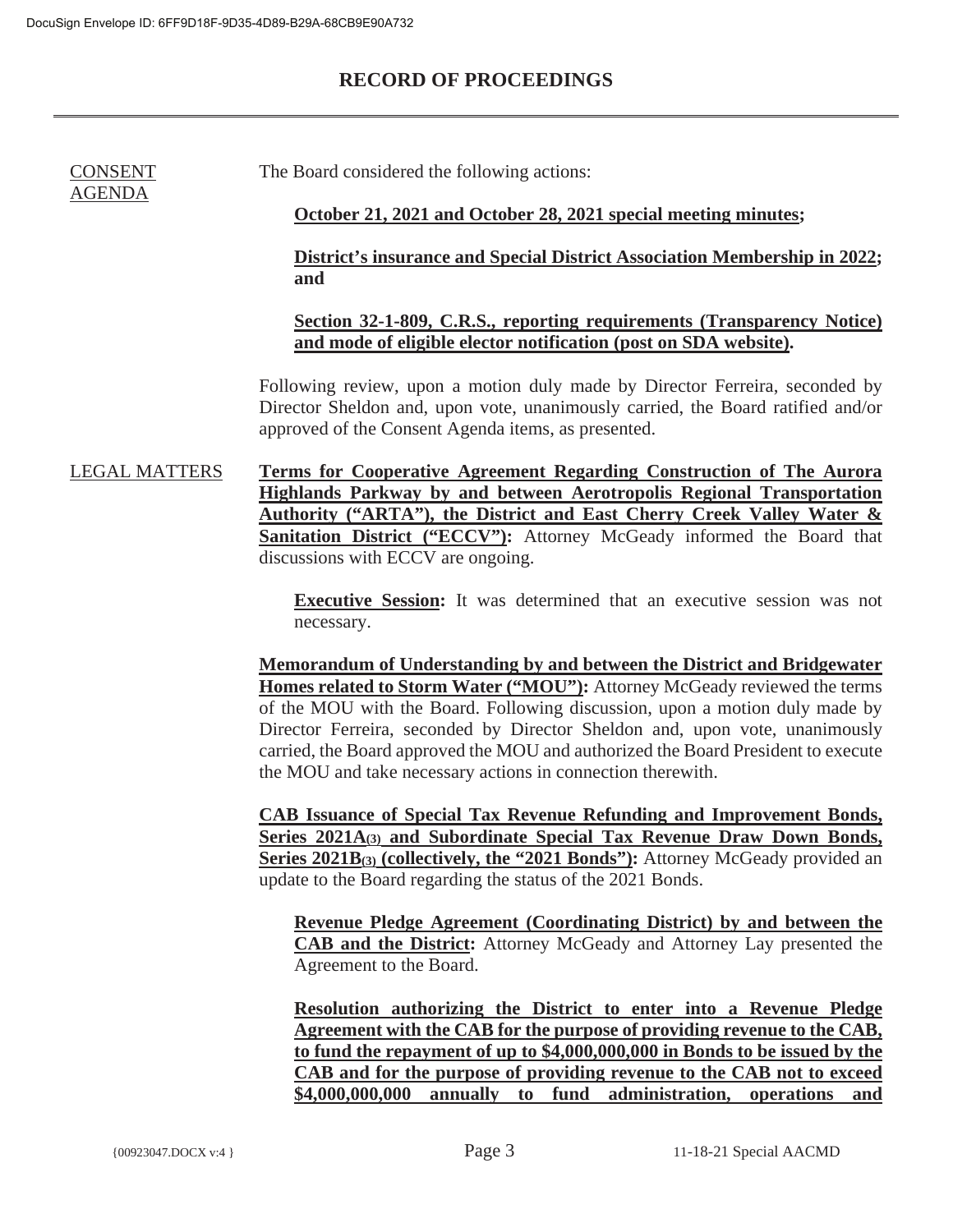**maintenance costs of the CAB; approving the form of such Revenue Pledge Agreement; authorizing the execution and delivery by the District thereof and performance by the District thereunder; approving related financing documents in connection therewith; authorizing incidental action; repealing prior inconsistent actions; and establishing the effective date thereof:** Attorney McGeady discussed the Resolution with the Board. Following discussion, upon a motion duly made by Director Sheldon, seconded by Director Ferreira and, upon vote, unanimously carried, the Board adopted the Resolution authorizing the District to enter into a Revenue Pledge Agreement with the CAB for the purpose of providing revenue to the CAB, to fund the repayment of up to \$4,000,000,000 in Bonds to be issued by the CAB and for the purpose of providing revenue to the CAB not to exceed \$4,000,000,000 annually to fund administration, operations and maintenance costs of the CAB; approving the form of such Revenue Pledge Agreement; authorizing the execution and delivery by the District thereof and performance by the District thereunder; approving related financing documents in connection therewith; authorizing incidental action; repealing prior inconsistent actions; and establishing the effective date thereof.

**May 3, 2022 Regular Director Election regarding new legislative requirements and related expenses for same:** Attorney McGeady discussed the May 3, 2022 election requirements with the Board.

**Resolution Calling May 3, 2022 Election for Directors, appointing the Designated Election Official ("DEO") and authorizing the DEO to perform all tasks required for the conduct of a mail ballot election:** Attorney McGeady reviewed the Resolution with the Board. Following discussion, upon a motion duly made by Director Sheldon, seconded by Director Ferreira and, upon vote, unanimously carried, the Board adopted the Resolution Calling May 3, 2022 Election for Directors, appointing the DEO and authorizing the DEO to perform all tasks required for the conduct of a mail ballot election.

FINANCIAL **MATTERS** 

**Lender Funding Request and Payment of Claims for Operating Costs:** Ms. Sedgley reviewed the Lender funding request with the Board. Following discussion, upon a motion duly made by Director Ferreira, seconded by Director Sheldon and, upon vote, unanimously carried by roll call, the Board acknowledged approval of the Lender funding request and approved payment of claims for operating costs in the amount of \$24,935.02.

**Cash Position Report dated August 31, 2021, updated as of November 15, 2021:**

Ms. Sedgeley reviewed the Cash Position Report with the Board. Following review, upon a motion duly made by Director Sheldon, seconded by Director Ferreira and, upon vote, unanimously carried by roll call, the Board accepted the Cash Position Reported dated August 31, 2021, updated as of November 15, 2021.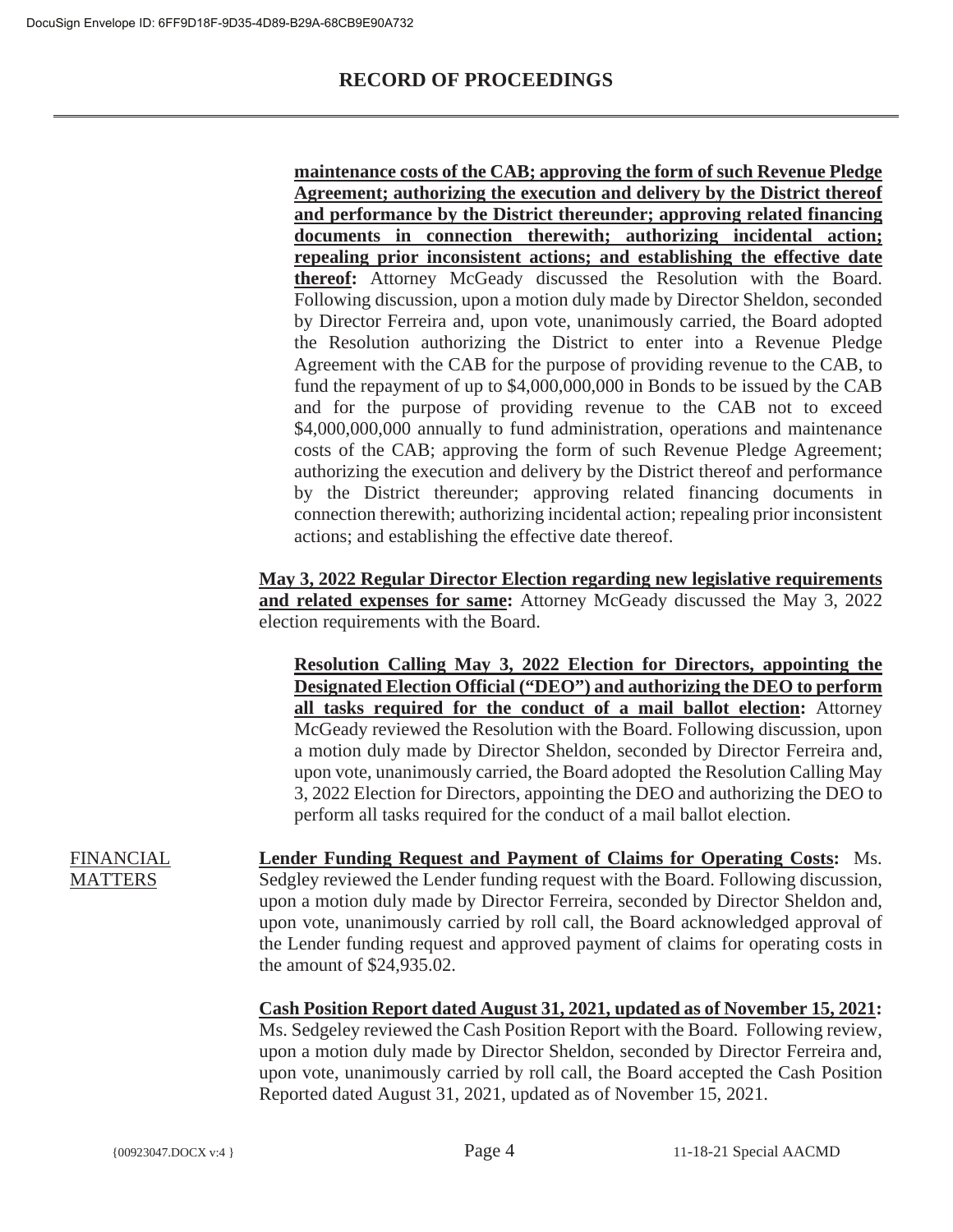**Public Hearing on Amendment to 2021 Budget:** The Board opened the public hearing to consider an amendment to the 2021 Budget. It was noted that publication of Notice stating that the Board would consider amendment of the 2021 Budget and the date, time and place of the public hearing was made in a newspaper having general circulation within the District. No written objections were received prior to the public hearing.

Public comments were accepted, and the public hearing was closed.

Ms. Sedgeley reviewed the 2021 Budget with the Board. Following discussion, upon a motion duly made by Director Hopper, seconded by Director Sheldon and, upon vote, unanimously carried, the Board adopted the Resolution to Amend the 2021 Budget.

**Public Hearing on 2022 Budget:** The Board opened the public hearing to consider the proposed 2022 Budget and to discuss related issues.

It was noted that Notice stating that the Board would consider adoption of the 2022 budget and the date, time and place of the public hearing was published pursuant to statute. No written objections were received prior to the public hearing.

Public comments were accepted, and the public hearing was closed.

Ms. Sedgeley revised the 2022 Budget with the Board. Following discussion, upon motion duly made by Director Hopper, seconded by Director Sheldon and, upon vote, unanimously carried, the Board approved the 2022 Budget, as discussed, and considered adoption of the Resolution to Adopt the 2022 Budget and Appropriate Sums of Money and the Resolution to Set Mill Levies (0.000 mills). Following discussion, upon vote unanimously carried, the Board adopted the Resolutions and authorized execution of the Certification of Budget. The District Accountant was directed to transmit the Certification of Tax Levies to the Board of County Commissioners of Adams County not later than December 15, 2021. The District Accountant was directed to transmit the Certification of Budget to the Division of Local Government no later than January 30, 2022.

**DLG-70 Mill Levy Certification Form:** Following discussion, upon motion duly made by Director Ferreira, seconded by Director Sheldon and, upon vote, unanimously carried, the Board authorized the District Accountant to prepare and sign the DLG-70 Mill Levy Certification Form for certification to the Board of County Commissioners and other interested parties.

**Master Service Agreement for Accounting Services by and between the District and CLA and related statement(s) of work:** Ms. Denslow reviewed the Master Service Agreement with the Board. Following discussion, upon a motion duly made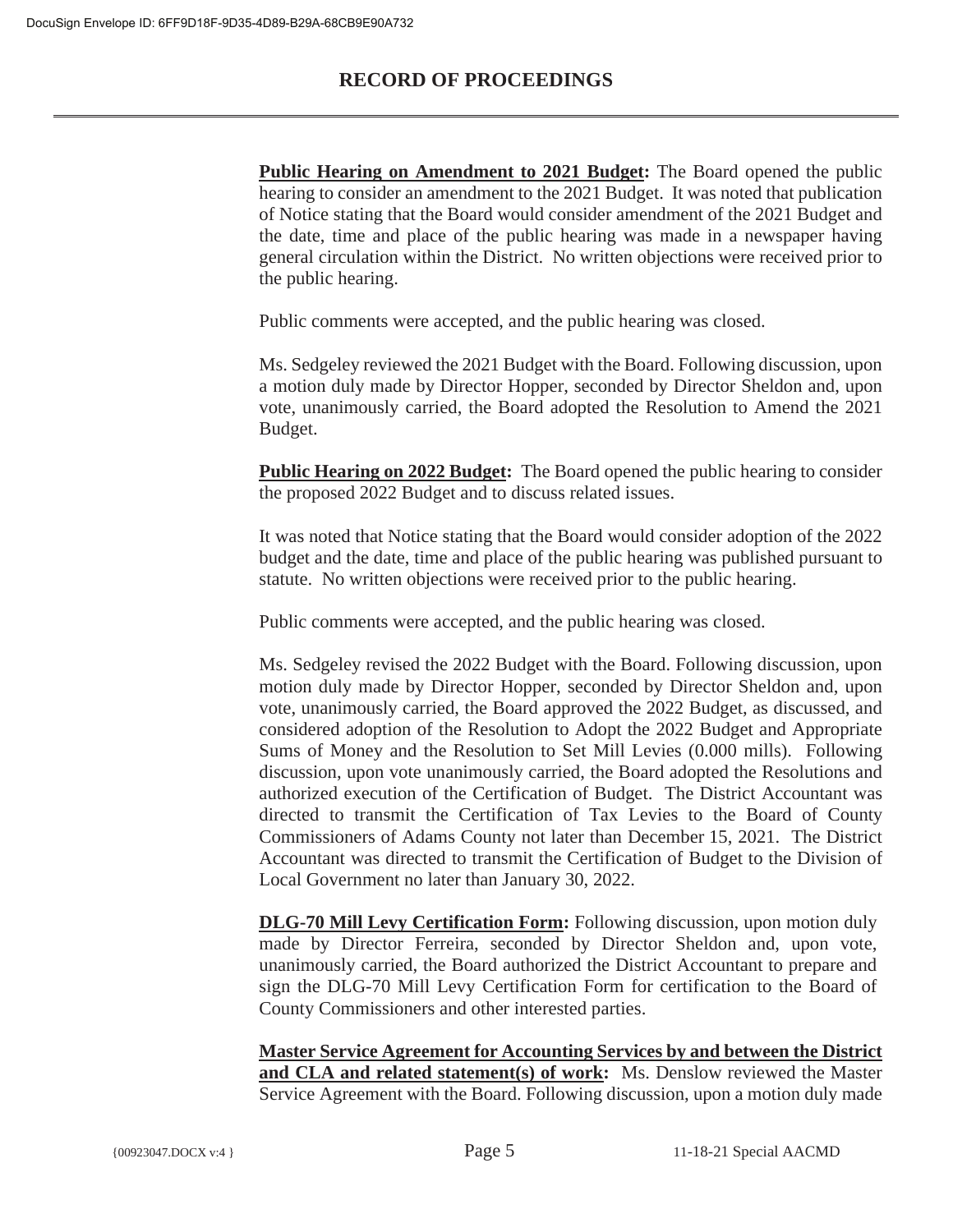by Director Ferreira, seconded by Director Sheldon and, upon vote, unanimously carried, the Board approved the Master Service Agreement for Accounting Services by and between the District and CLA, including the related statement(s) of work.

**Appointment of District Accountant to prepare 2023 Budget:** Following discussion, upon a motion duly made by Director Hopper, seconded by Director Ferreira and, upon vote, unanimously carried, the Board appointed the District Accountant to prepare the 2023 Budget.

**Audit of 2020 Financial Statements:** Ms. Sedgeley provided a status update to the Board.

**Engagement of Fiscal Focus Partners LLC to perform the 2021 Audit:** Following discussion, upon a motion duly made by Director Hopper, seconded by Director Ferreira and, upon vote, unanimously carried, the Board approved the engagement of Fiscal Focus Partners LLC to perform the 2021 Audit.

**CAB and District Engineer's Report and Verification of Costs Associated with Public Improvements (Draw No. 41) Engineer's Report and Verification of Costs No. 18 prepared by Schedio Group LLC ("Engineer's Report"):** Director Hopper reviewed the Engineer's Report with the Board. Following review and discussion, upon a motion duly made by Director Hopper, seconded by Director Sheldon and, upon vote, unanimously carried by roll call, the Board approved the recommendation to the CAB for acceptance of the Engineer's Report.

CAPITAL PROJECTS **Draw Request No. 41:** Ms. Sedgeley reviewed Draw Request No. 41 with the Board. Following discussion, upon motion duly made by Director Sheldon, seconded by Director Ferreira and, upon vote, unanimously carried by roll call, the Board approved Draw Request No. 41, in the amount of \$4,424,032.20, as shown below:

| CAB (Major Trunk Improvements)** | \$2,840,136.59            |
|----------------------------------|---------------------------|
| CAB (B Bonds)                    | 11,517.25                 |
| <b>ARTA</b>                      | \$1,302,066.85            |
| <b>ATEC</b>                      | 259,307.51<br>S.          |
| Developer                        | 11,004.00<br>$\mathbb{S}$ |
|                                  |                           |
| Total:                           | $$*4,424,032.20$          |
|                                  |                           |

\*\*Cash on deposit from ARTA reimbursement.

**Change Order No. 01 to Task Order No. 43 to Master Service Agreement ("MSA") for Survey Services by and between the District and Aztec Consultants, Inc., for Extra Work Requests (Tributary T and Main Street Phase 3 Infrastructure – Construction Survey**): Following discussion, upon a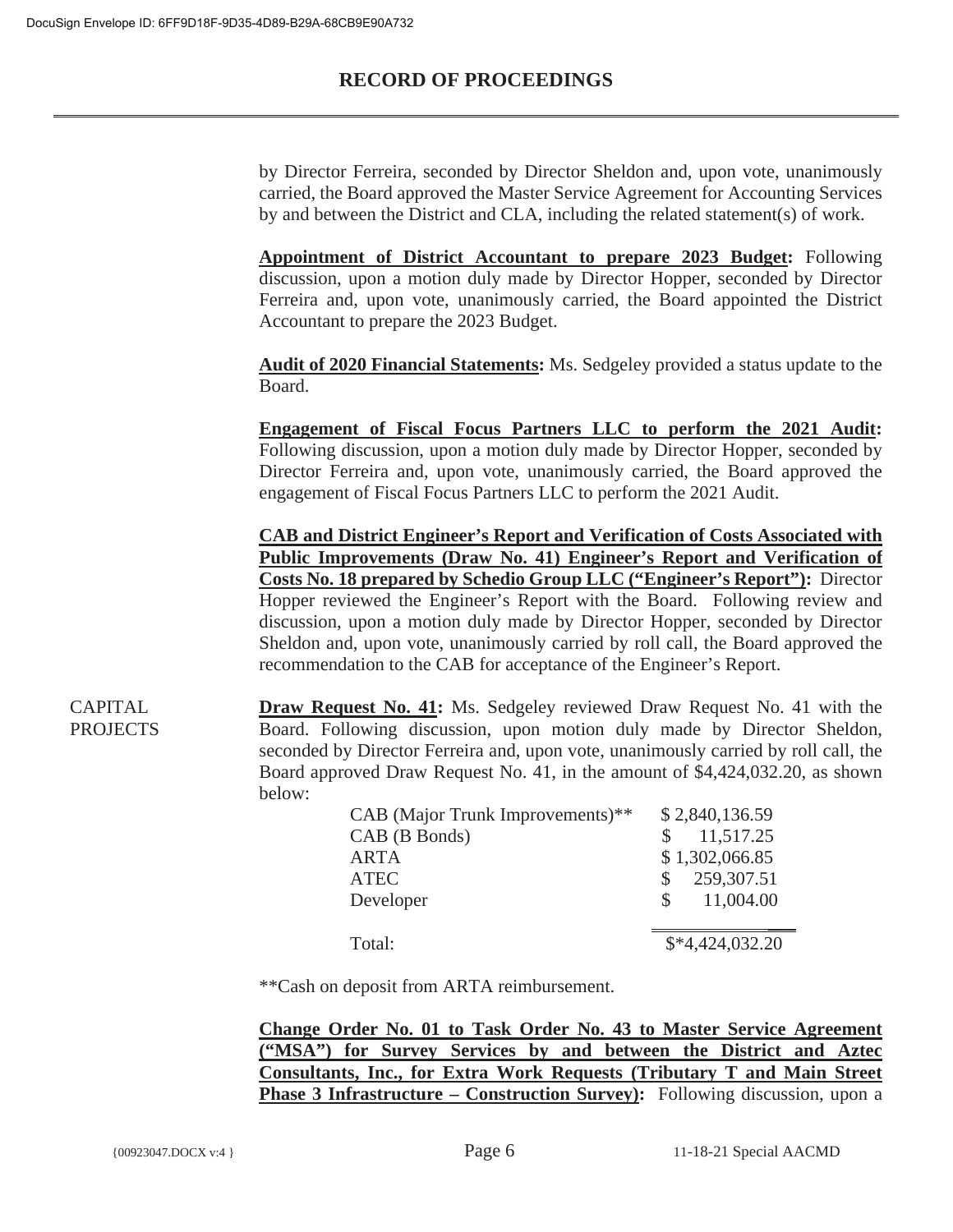motion duly made by Director Hopper, seconded by Director Ferreira and, upon vote, unanimously carried by roll call, the Board approved **Change Order No. 01** to **Task Order No. 43** to **MSA** for Survey Services by and between the District and **Aztec Consultants, Inc.,** for Extra Work Requests (Tributary T and Main Street Phase 3 Infrastructure – Construction Survey), in the amount of \$18,380.00, upon review and recommendation by the Construction Committee and Lender commitment to fund.

**Change Order No. 02 to Task Order No. 43 to MSA for Survey Services by and between the District and Aztec Consultants, Inc., for Extra Work (Tributary T and Main Street Phase 3 Infrastructure – Construction Survey):** Following discussion, upon a motion duly made by Director Hopper, seconded by Director Ferreira and, upon vote, unanimously carried by roll call, the Board approved **Change Order No. 02** to **Task Order No. 43** to **MSA** for Survey Services by and between the District and **Aztec Consultants, Inc.,** for Extra Work (Tributary T and Main Street Phase 3 Infrastructure – Construction Survey), in the amount of \$20,490.00, upon review and recommendation by the Construction Committee and Lender commitment to fund.

**Change Order No. 07 to the Construction Agreement by and between the District and Concrete Curb and Paving, Inc. for 42nd Phase 2 N/S Collector Parkway (Deduct Curb and Gutter and Sidewalk at Area West of Inlets and Sidewalk Along the Haul Road Entrance):** Following discussion, upon a motion duly made by Director Hopper, seconded by Director Ferreira and, upon vote, unanimously carried by roll call, the Board approved **Change Order No. 07** to the **Construction Agreement** by and between the District and **Concrete Curb and Paving, Inc.** for 42<sup>nd</sup> Phase 2 N/S Collector Parkway (Deduct Curb and Gutter and Sidewalk at Area West of Inlets and Sidewalk Along the Haul Road Entrance), in the deductive amount of (\$21,941.62), upon review and recommendation by the Construction Committee.

**Task Order No. 38 to the MSA for Design and Construction Support Services by and between the District and CTL Thompson, Inc., for South Mass Grading (District Infrastructure):** Following discussion, upon a motion duly made by Director Hopper, seconded by Director Ferreira and, upon vote, unanimously carried by roll call, the Board approved **Task Order No. 38** to the **MSA** for Design and Construction Support Services by and between the District and **CTL Thompson, Inc.**, for South Mass Grading (District Infrastructure), in the amount of \$124,876.00, upon review and recommendation by the Construction Committee and Lender commitment to fund.

**Task Order No. 39 to the MSA for Survey Services by and between the District and CTL Thompson, Inc., for Center Roundabout Monument:** Following discussion, upon a motion duly made by Director Hopper, seconded by Director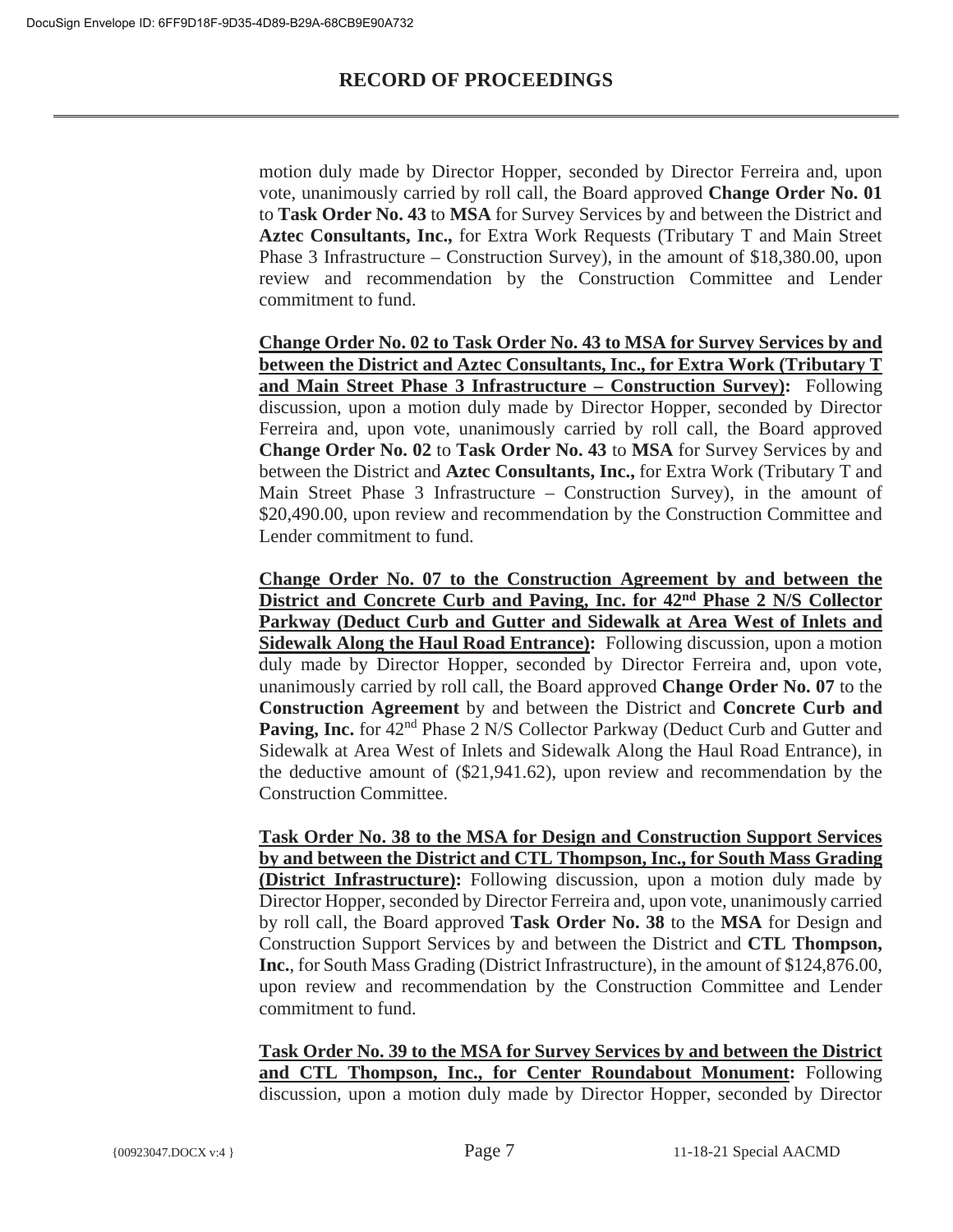Ferreira and, upon vote, unanimously carried by roll call, the Board approved **Task Order No. 39** to the **MSA** for Survey Services by and between the District and **CTL Thompson, Inc.**, for Center Roundabout Monument, in the amount of \$1,636.00, upon review and recommendation by the Construction Committee and Lender commitment to fund.

**Task Order No. 40 to the MSA for Survey Services by and between the District and CTL Thompson, Inc., for Filing 10 Wet Utilities:** Following discussion, upon a motion duly made by Director Hopper, seconded by Director Ferreira and, upon vote, unanimously carried by roll call, the Board approved **Task Order No. 40** to the **MSA** for Survey Services by and between the District and **CTL Thompson, Inc.**, for Filing 10 Wet Utilities, in the amount of \$147,082.00, upon review and recommendation by the Construction Committee and Lender commitment to fund.

**Change Order No. 01 to Work Order No. 04 to the Construction Management Agreement (CMAR) by and between the District and JHL Constructors, Inc., for 36" Water Tie-Ins and Irrigation Taps (Work Added and Deducted):** Following discussion, upon a motion duly made by Director Hopper, seconded by Director Ferreira and, upon vote, unanimously carried by roll call, the Board approved **Change Order No. 01 to Work Order No. 04** to the **Construction Management Agreement (CMAR)** by and between the District and **JHL Constructors, Inc.**, for 36" Water Tie-Ins and Irrigation Taps (Work Added and Deducted) in the deductive amount of (\$91,956.01), upon review and recommendation by the Construction Committee.

**Work Order No. 10 to the Construction Management Agreement (CMAR) by and between the District and JHL Constructors, Inc. for Filing 10 Wet Utilities:** Following discussion, upon a motion duly made by Director Hopper, seconded by Director Ferreira and, upon vote, unanimously carried by roll call, the Board approved **Work Order No. 10** to the **Construction Management Agreement (CMAR)** by and between the District and **JHL Constructors, Inc.** for Filing 10 Wet Utilities, for an amount not to exceed \$4,923,206.00, upon review and recommendation by the Construction Committee and Lender commitment to fund.

**Change Order No. 59 to the Construction Management Agreement (CMAR) by and between the District and JHL Constructors, Inc., for First Creek Tributary Drainage Improvements (NS Collector and Phase 2 Sidewalk Irrigation Sleeving):** Following discussion, upon a motion duly made by Director Hopper, seconded by Director Ferreira and, upon vote, unanimously carried by roll call, the Board approved **Change Order No. 59** to the **Construction Management Agreement (CMAR)** by and between the District and **JHL Constructors, Inc.**, for First Creek Tributary Drainage Improvements (NS Collector and Phase 2 Sidewalk Irrigation Sleeving) in the amount of \$65,643.44, upon review and recommendation by the Construction Committee and Lender commitment to fund.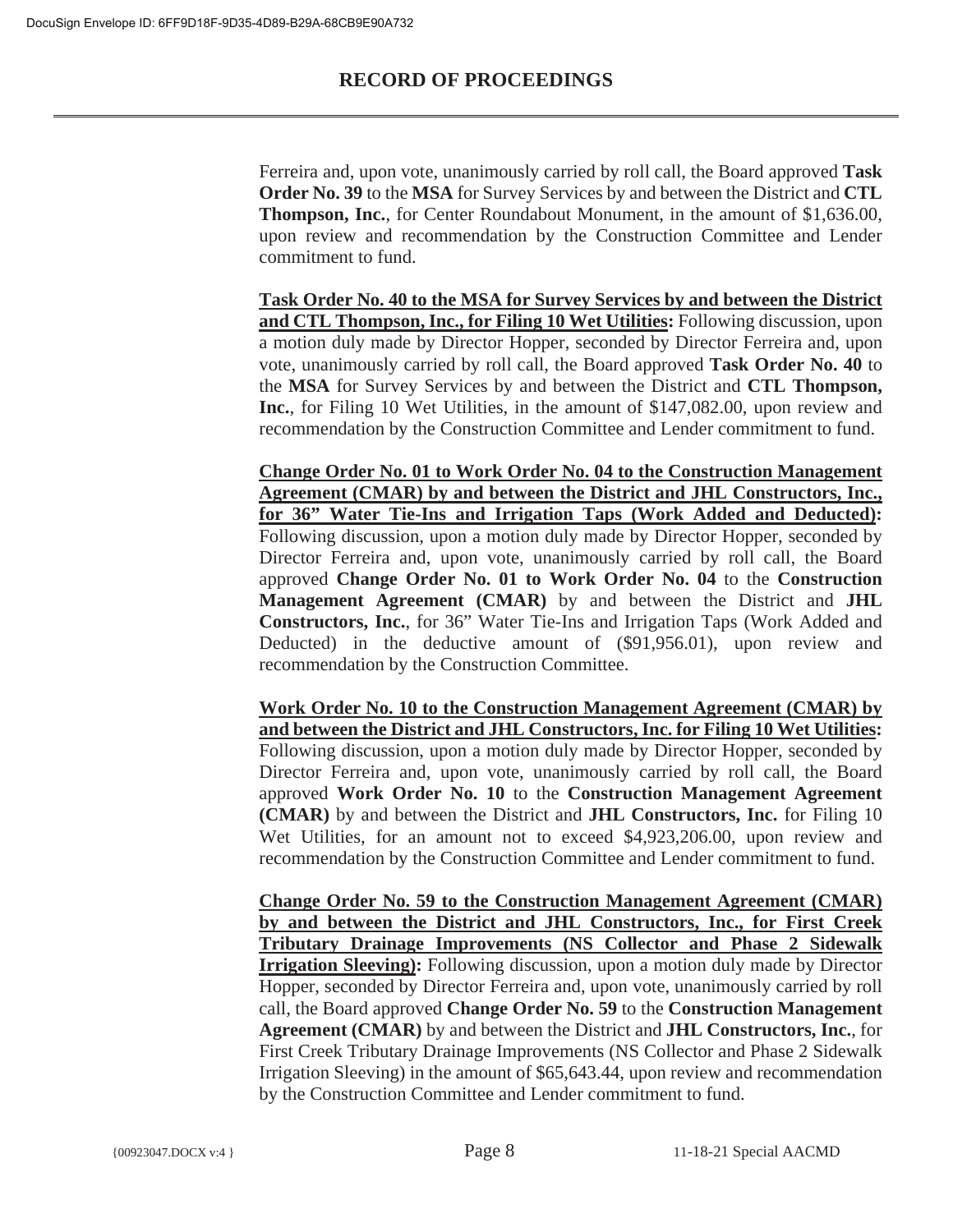**Change Order No. 60 to the Construction Management Agreement (CMAR) by and between the District and JHL Constructors, Inc., for Tributary T Aurora Parkway Phase 3 and Main Street Phase 3 (Haul/Place/Grade Fill and Aggregate Base for EB Maintenance Access Trail Extension):** Following discussion, upon a motion duly made by Director Hopper, seconded by Director Ferreira and, upon vote, unanimously carried by roll call, the Board approved **Change Order No. 60** to the **Construction Management Agreement (CMAR)** by and between the District and **JHL Constructors, Inc.**, for Tributary T Aurora Parkway Phase 3 and Main Street Phase 3 (Haul/Place/Grade Fill and Aggregate Base for EB Maintenance Access Trail Extension), in the amount of \$42,458.35, upon review and recommendation by the Construction Committee and Lender commitment to fund.

**Change Order No. 61 to the Construction Management Agreement (CMAR) by and between the District and JHL Constructors, Inc., for Tributary T Aurora Parkway Phase 3 and Main Street Phase 3 (Cost Savings for sub of Lithonia Lighting in Light Fixtures):** Following discussion, upon a motion duly made by Director Hopper, seconded by Director Ferreira and, upon vote, unanimously carried by roll call, the Board approved **Change Order No. 61** to the **Construction Management Agreement (CMAR)** by and between the District and **JHL Constructors, Inc.**, for Tributary T Aurora Parkway Phase 3 and Main Street Phase 3 (Cost Savings for sub of Lithonia Lighting in Light Fixtures), in the deductive amount of (\$64,958.95), upon review and recommendation by the Construction Committee.

**Change Order No. 62 to the Construction Management Agreement (CMAR) by and between the District and JHL Constructors, Inc., for Tributary T Aurora Parkway Phase 3 and Main Street Phase 3 (Riprap Change from 90% IFC drawings to the 100% IFC Drawings):** Following discussion, upon a motion duly made by Director Hopper, seconded by Director Ferreira and, upon vote, unanimously carried by roll call, the Board approved **Change Order No. 62** to the **Construction Management Agreement (CMAR)** by and between the District and **JHL Constructors, Inc.**, for Tributary T Aurora Parkway Phase 3 and Main Street Phase 3 (Riprap Change from 90% IFC drawings to the 100% IFC Drawings), in the amount of \$88,557.38, upon review and recommendation by the Construction Committee and Lender commitment to fund.

**Change Order No. 63 to the Construction Management Agreement (CMAR) by and between the District and JHL Constructors, Inc., for Tributary T Aurora Parkway Phase 3 and Main Street Phase 3 (Aurora Public Improvement Permits, Aurora Builder Permit and E-470 Building Permit):** Following discussion, upon a motion duly made by Director Hopper, seconded by Director Ferreira and, upon vote, unanimously carried by roll call, the Board approved **Change Order No. 63** to the **Construction Management Agreement**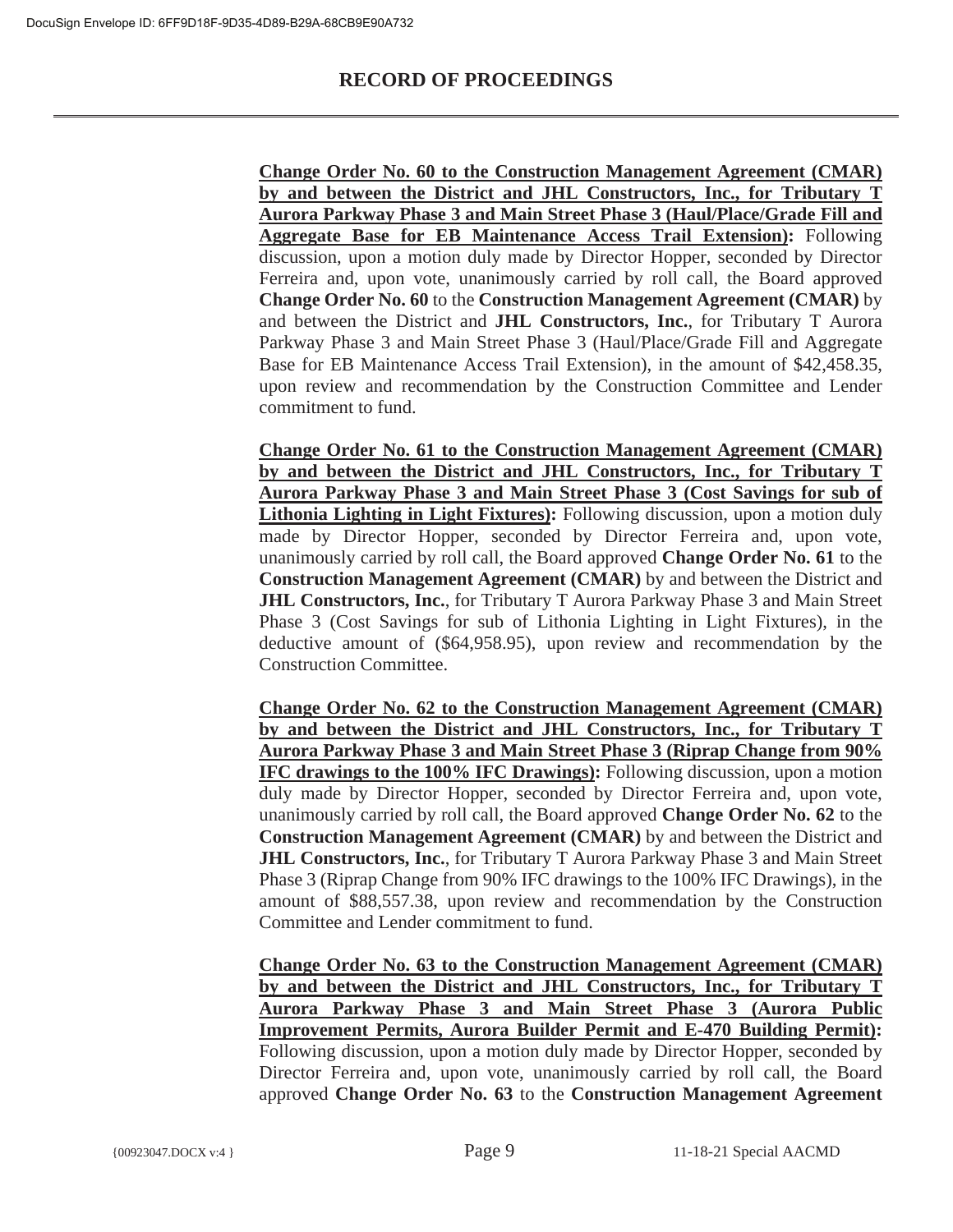**(CMAR)** by and between the District and **JHL Constructors, Inc.**, for Tributary T Aurora Parkway Phase 3 and Main Street Phase 3 (Aurora Public Improvement Permits, Aurora Builder Permit and E-470 Building Permit), in the amount of \$80,675.59, upon review and recommendation by the Construction Committee and Lender commitment to fund.

**Change Order No. 64 to the Construction Management Agreement (CMAR) by and between the District and JHL Constructors, Inc., for Tributary T Aurora Parkway Phase 3 and Main Street Phase 3 (Curb, Gutter and Sidewalk Work):** Following discussion, upon a motion duly made by Director Hopper, seconded by Director Ferreira and, upon vote, unanimously carried by roll call, the Board approved **Change Order No. 64** to the **Construction Management Agreement (CMAR)** by and between the District and **JHL Constructors, Inc.**, for Tributary T Aurora Parkway Phase 3 and Main Street Phase 3 (Curb, Gutter and Sidewalk Work), in the amount of \$18,223.88, upon review and recommendation by the Construction Committee and Lender commitment to fund.

**Change Order No. 10 to the Construction Agreement by and between the District and Kelley Trucking, Inc., Inc., for Tributary Main Street Phase 3 EWEC (Grading at Main Street and 42nd Avenue previously added as T&M in CO 08):** Following discussion, upon a motion duly made by Director Hopper, seconded by Director Ferreira and, upon vote, unanimously carried by roll call, the Board approved **Change Order No. 10** to the **Construction Agreement** by and between the District and **Kelley Trucking, Inc., Inc.**, for Tributary Main Street Phase 3 EWEC (Grading at Main Street and  $42<sup>nd</sup>$  Avenue previously added as T&M in CO 08), in the amount of \$3,953.50, upon review and recommendation by the Construction Committee and Lender commitment to fund.

**Change Order No. 17 to the Construction Agreement by and between the District and Stormwater Risk Management, LLC, for 42nd Avenue P2 and NS Collector EWEC (Extend Current Stormwater Maintenance through October 31, 2021):** Following discussion, upon a motion duly made by Director Hopper, seconded by Director Ferreira and, upon vote, unanimously carried by roll call, the Board approved **Change Order No. 17** to the **Construction Agreement** by and between the District and **Stormwater Risk Management, LLC,** for 42nd Avenue P2 and NS Collector EWEC (Extend Current Stormwater Maintenance through October 31, 2021), in the amount of \$57,155.00, upon review and recommendation by the Construction Committee and Lender commitment to fund.

**Task Order to the MSA for Stormwater Management Services by and between the District and Stormwater Risk Management, LLC, for Extension of Current Stormwater Regulatory Management through October 31, 2021:** Following discussion, upon a motion duly made by Director Hopper, seconded by Director Ferreira and, upon vote, unanimously carried by roll call, the Board approved **Task**